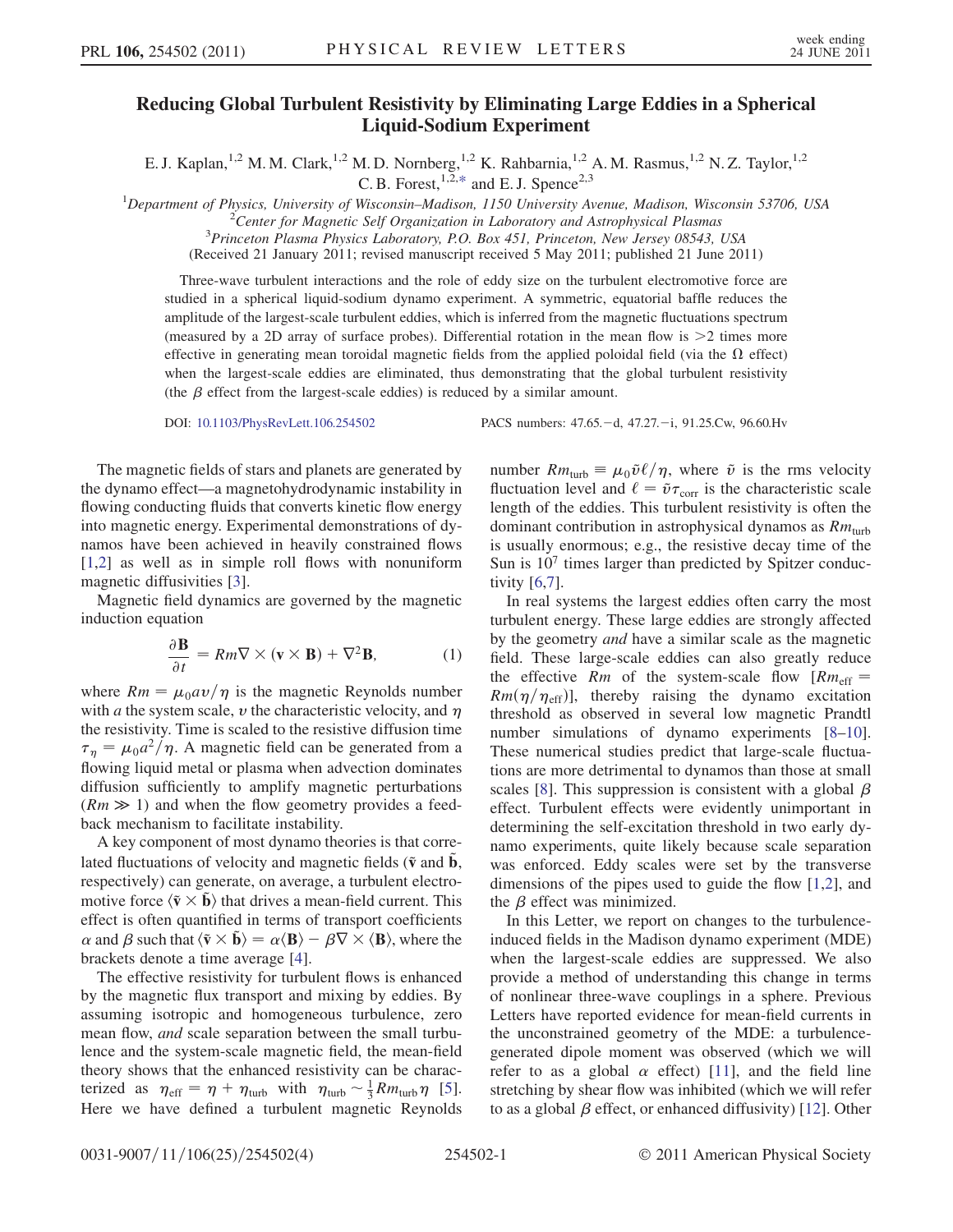recent experiments (in Perm and at New Mexico Tech) have also inferred or directly measured the turbulent resistivity [[13,](#page-3-12)[14\]](#page-3-13). Here, we present evidence that the introduction of a baffle at the equator of the sphere has eliminated these effects by suppressing the culpable large-scale eddies.

The MDE is 0.5 m radius sphere filled with liquid sodium. Two 75 kW motors turn a pair of 30 cm impellers to generate a two-vortex flow with the symmetry axis collinear with the motor shafts. A simulation of the flow is shown in Fig. [1.](#page-1-0) An array of 74 Hall probes at the surface measures the radially directed component of the magnetic field with a resolution of 0.25 G. Five radial arrays of  $3-d$ Hall probes measure internal fields resolved to 1.0 G. External electromagnets can apply four distinct magnetic configurations—axial dipole, axial quadrupole, transverse dipole, and transverse quadrupole—with field strengths ranging from 0 to 100 G.

The spherical geometry of the MDE allows a convenient representation of incompressible vector fields by orthogonal toroidal and poloidal basis functions, e.g.,

$$
\mathbf{B} = \sum_{i} \nabla \times \nabla \times S_{l_i}^{m_i}(r) Y_{l_i}^{m_i}(\theta, \phi) \hat{\mathbf{r}}
$$

$$
+ \nabla \times T_{l_i}^{m_i}(r) Y_{l_i}^{m_i}(\theta, \phi) \hat{\mathbf{r}},
$$

where magnetic fields are denoted by  $T$  and  $S$  and flows by t and s. We assume that the vector fields can be further separated into mean and fluctuating components, e.g.,  $S_1^1 = \langle S_1^1 \rangle + \tilde{S}_1^1$ . The axisymmetric two-vortex flow of Fig. [1](#page-1-0) consists predominantly of  $\langle t_2^0 \rangle \langle s_2^0 \rangle$  as originally motivated by several theoretical studies [[15](#page-3-14)]. This formalism [\[16\]](#page-3-15) provides a natural set of basis functions for inferring properties of the turbulent flow from the measurements of the induced magnetic field. Three-mode

<span id="page-1-0"></span>

FIG. 1 (color online). (a) Mean internal flow for the Madison dynamo experiment. The hollow black boxes represent the 30 cm impellers, and the short, thick black lines represent the 8 cm baffles. The flows are computed by using ANSYS® FLUENT® for flows with impellers rotating at 800 rpm. The internal probe array is indicated by the black and purple crosses (purple crosses being the locations of the probes in Fig. [4](#page-3-16)). The right side of the figure shows the (b) driven and (c) lowest-order fluctuating flows.

interactions are represented as  $B_{l_i}^{m_i} \stackrel{v_{l_i}}{\rightarrow}$  $\stackrel{v_{l_j}^{m_j}}{\rightarrow} B_{l_k}^{m_k}$ ; i.e., the magnetic mode  $i$  interacts with the flow  $j$  to produce the magnetic mode  $k$ . The evolution of a given magnetic mode  $B_k$  is given by the total of three-wave couplings between the flow and full magnetic field:

$$
\partial_t B_k = \frac{\eta}{\mu_0} \left( \frac{\partial^2}{\partial_r^2} - \frac{p_k}{r^2} \right) B_k + \sum_{i,j} B_i \stackrel{v_j}{\rightarrow} B_k. \tag{2}
$$

Here,  $p_k = l_k(l_k + 1)$ . A graphical representation of the lowest-order couplings and selection rules is shown in Fig. [2.](#page-1-1) The experimental technique employed to infer properties of the flow is to apply an external magnetic field and measure the response field. The three applied field configurations correspond to  $S_1^0$ ,  $S_1^1$ , and  $S_2^0$  poloidal magnetic fields. The surface probe array can resolve poloidal spherical harmonics of the emerging magnetic field up to a polar order of  $l = 7$  and  $m = 5$  through a singular value decomposition of the measured surface field.

The largest-scale fluctuations in the flow give rise to a nonlinear transfer of energy from the largest-scale magnetic fields to other modes in a process that resembles the conventional  $\beta$  effect. This comes about from bidirectional couplings in the bubble diagram, e.g.,  $\langle S_1^0 \rangle \xrightarrow{t_1}$  $\overrightarrow{t_1}$ ,  $\overrightarrow{S_1}$ ,  $\overrightarrow{t_1}$  $\stackrel{\tilde{t}_1^1}{\longrightarrow} \langle S_1^0 \rangle,$ that take the form

$$
\partial_t \langle S_j \rangle = -\frac{p_j}{r^2} \langle S_j \rangle \sum_{i,k} \frac{L_{ijk} p_k}{N_j N_k r^2} \langle \tilde{t}_i^2 \rangle \tau_{\text{corr},i}, \tag{3}
$$

where  $L_{ijk}$  is the Elsasser integral,  $N_i$  is the normalization constant for the spherical harmonic, and  $\tau_{\text{corr},i}$  is the autocorrelation time of the ith fluctuation. A similar result can be found for  $\langle T_i \rangle$  modes. This nonlinear transfer

<span id="page-1-1"></span>

FIG. 2 (color online). Coupling of low-order magnetic modes by low-order flows. The circles contain magnetic modes, and the arrows represent the three-wave couplings between modes, their direction, and the flows that catalyze them. Only  $S_{l_i}^{m_i}$  modes are observable on the surface of a sphere. The solid lines represent the mean flow in the MDE. The dashed lines are the large-scale fluctuations which are disrupted by the baffle. The dotted lines are the large-scale fluctuations which do not cross the baffle. The dynamo cycle based on the  $\langle t_2^0 \rangle \langle s_2^0 \rangle$  flow, which connects  $S_1^1$ ,  $T_1^1$ ,  $S_2^1$ , and  $T_2^1$ , is not shown here.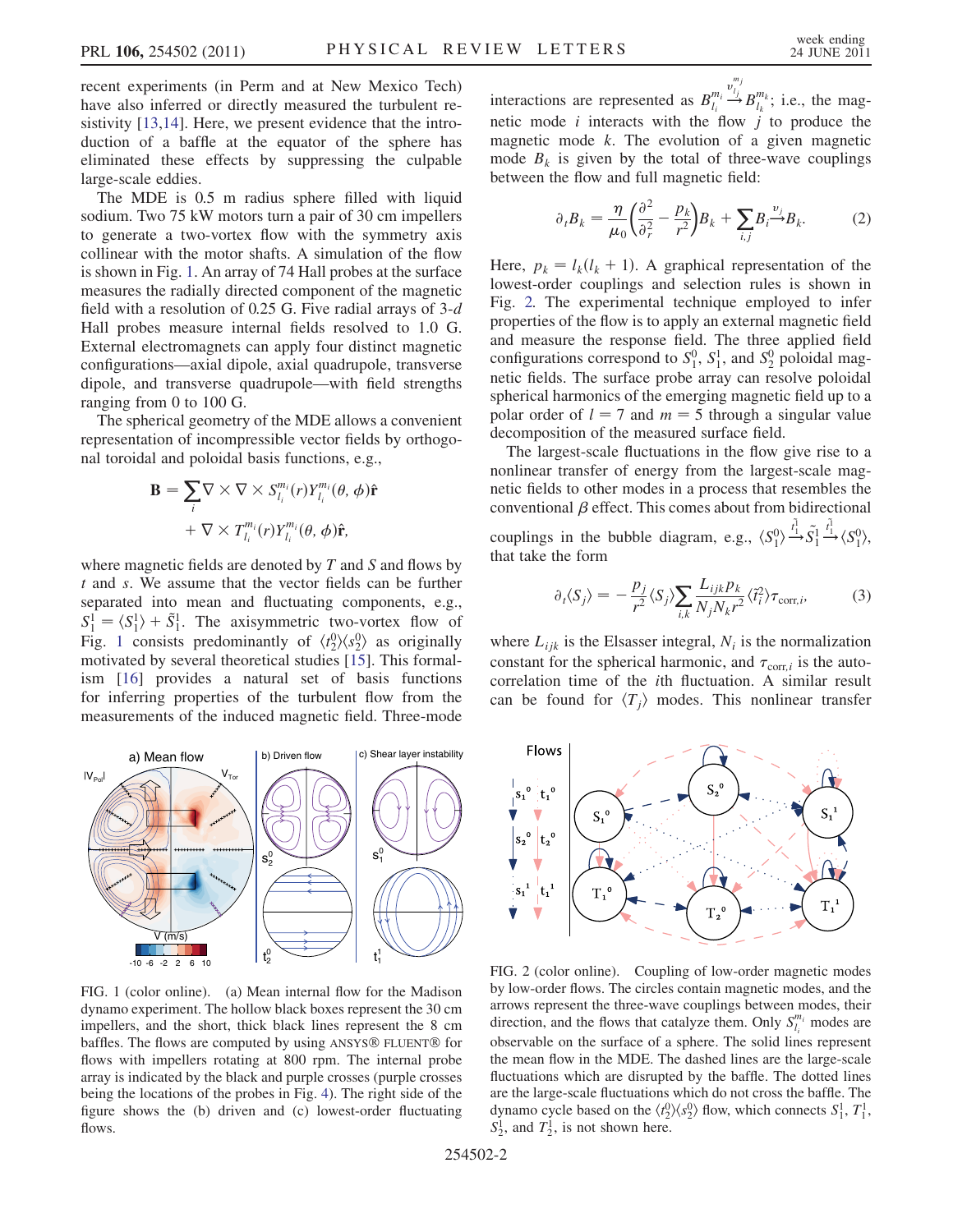<span id="page-2-2"></span>when summed over all fluctuations resembles a turbulent diffusivity

$$
\eta_{\text{turb},j} = \sum_{i,k} \frac{L_{ijk}^2 p_k}{N_j N_k r^2} \langle \tilde{t}_i^2 \rangle \tau_{\text{corr},i}.
$$
 (4)

A similar calculation for flows with turbulent helicity  $\langle \tilde{v} \cdot \nabla \times \tilde{v} \rangle$  leads to a global  $\alpha$  effect. In the spherical harmonic formalism, correlations between toroidal and poloidal fluctuations of identical mode numbers can convert a mean toroidal field into a mean poloidal field

$$
\partial_t \langle S_j \rangle = \langle T_i \rangle \sum_{m,n,k} (L_{nik} L_{mkj} + L_{mik} L_{nkj})
$$

$$
\times \frac{p_m p_k}{N_i N_k r^4} \langle \tilde{t}_n \tilde{s}_m \rangle \tau_{\text{corr},m,n}.
$$
 (5)

<span id="page-2-3"></span>If  $n = m$ , then  $i = j$ . This means that poloidal field is being driven by currents parallel to the toroidal magnetic field. It is natural to refer to this term as a global  $\alpha$  effect with transport coefficient

$$
\alpha_j = -\sum_{n,k} 2 \frac{L_{nik}^2 p_n p_k}{N_j N_k r^4} \langle \tilde{s}_n \tilde{t}_n \rangle \tau_{\text{corr},n}.
$$
 (6)

Previous results from the experiment are characterized by strong Kolmogorov-like turbulence for the smallest scales of the flow and low-frequency oscillations of the shear layer about the equatorial plane at the largest scale [\[17\]](#page-3-17). This hydrodynamic instability has been studied extensively in topologically similar turbulent flows [\[18,](#page-3-18)[19\]](#page-3-19) and is characterized mostly by fluctuations in the  $\tilde{t}_1^1$  and  $\tilde{s}_1^0$ spectral components of the flow, shown in Fig. [1](#page-1-0). These spectral components have a characteristic scale of the order of the sphere radius and are larger in scale than the impeller driven vortices. We speculate that shear-layer fluctuations are responsible for increasing the volume-averaged effective resistivity by a factor of 2 [[12](#page-3-11)].

In recent experiments, an axisymmetric stainless steel equatorial baffle has been installed that extends 8 cm inward from the wall. The baffle greatly reduces the

amplitude of the  $\tilde{t}_1^1$  and  $\tilde{s}_1^0$  fluctuations without significantly changing the magnetic boundary conditions, allowing the study of their role in the turbulent electromotive force. An estimate of the effect of the baffles on turbulent fluctuations comes from the turbulent dissipation of applied motor power  $\epsilon \sim P/\rho \frac{4\pi}{3} a^3 \sim v_{\text{rms}}^3/a$ , with P being the motor power,  $\rho$  the density, a the sphere radius, and  $v_{\rm rms}$  the speed of turbulent fluctuations [\[20\]](#page-3-20). Here, a 20% reduction in motor power, such as we have for impellers rotating at 1000 rpm, corresponds to a 15% reduction in  $v_{\text{rms}}^2$ . The reduction of the shear-layer fluctuations by an equatorial baffle has been directly observed in a similar geometry of the von Kármán flow in water experiments [[18](#page-3-18),[19](#page-3-19)].

The addition of the equatorial baffle has eliminated the largest-scale eddies in the MDE.—Figure [3](#page-2-0) shows a reduction of the fluctuation levels of the  $\langle S_1^0 \rangle \frac{\bar{s}_1^0}{2} \tilde{S}_2^0$  [Fig. [3\(b\)\]](#page-2-1),  $\langle S_1^1 \rangle \stackrel{\tilde{s}_1^0}{\longrightarrow} \tilde{S}_2^1$  [Fig. [3\(h\)](#page-2-1)], and  $\langle S_2^0 \rangle \stackrel{\tilde{s}_1^0}{\longrightarrow} \tilde{S}_3^0$  [Fig. [3\(j\)\]](#page-2-1) interactions by ~80%. In the Bullard-Gellman formulation, the  $\tilde{s}_1^0$  flow is the only direct catalyst for these interactions. There is a similar reduction of  $\langle S_1^1 \rangle \stackrel{\tilde{t}_1^1}{\longrightarrow} \tilde{S}_1^0$  [Fig. 3(f)] and  $\langle S_2^0 \rangle \stackrel{\tilde{t}_1^1}{\longrightarrow} \tilde{S}_2^1$ [Fig. 3([1](#page-1-0))]. Figure 1 shows that both the  $s_1^0$  and  $t_1^1$  eddies would flow across the equatorial baffle; note that they are the most significantly damped modes and that higher order fluctuations which result from smaller scales are relatively unaffected.

The elimination of the large-scale eddies has increased the Rm<sub>eff</sub> to  $\sim$ 2.4 of its previous value.—The reduction in  $\tilde{t}_1^1$  demonstrated in Fig. [3](#page-2-0) would have an associated reduction in the  $\eta_{\text{turb}}$  of Eq. ([4](#page-2-2)). The  $\Omega$  effect, facilitated by the  $\langle t_2^0 \rangle$  flow in the experiment, is the generation of a toroidal magnetic field from poloidal by differential rotation. The induced toroidal field serves as a measure of  $Rm_{\text{eff}}$ , since  $B_{\phi} \sim Rm_{\text{eff}}B_0$ , with  $B_0$  the applied field strength [[14\]](#page-3-13). Figure [4](#page-3-16) shows a comparison of the toroidal windup as a function of radius in the region of the flow with the greatest differential rotation. The addition of the baffles has increased this windup factor by  $2.36 \pm 0.08$ . Furthermore, the reduction of  $\eta_{\text{turb}}$  allows the mean

<span id="page-2-0"></span>

<span id="page-2-1"></span>FIG. 3 (color online). Mean (a),(c),(e),(g),(i),(k) and fluctuating  $(b)$ ,(d),(f),(h),(j),(l) energies of the lowest-order poloidal harmonics at the sphere's surface. (a) and (b) describe the axisymmetric  $(m = 0)$  response to an axisymmetric applied magnetic dipole. (c) and (d) describe the transverse  $(m = 1)$  response. (e)–(h) repeat the same for an applied transverse magnetic dipole and (i)–(l) for an applied axial quadrupole. The induced fields are measured for impellers driven at 1000 rpm. Written above certain modes are the ratios of mode energies with and without baffles. Where applicable, the shortest interaction path from the applied to the response mode is indicated. Energies are integrated over free space and normalized to the internal energy of the applied magnetic field.